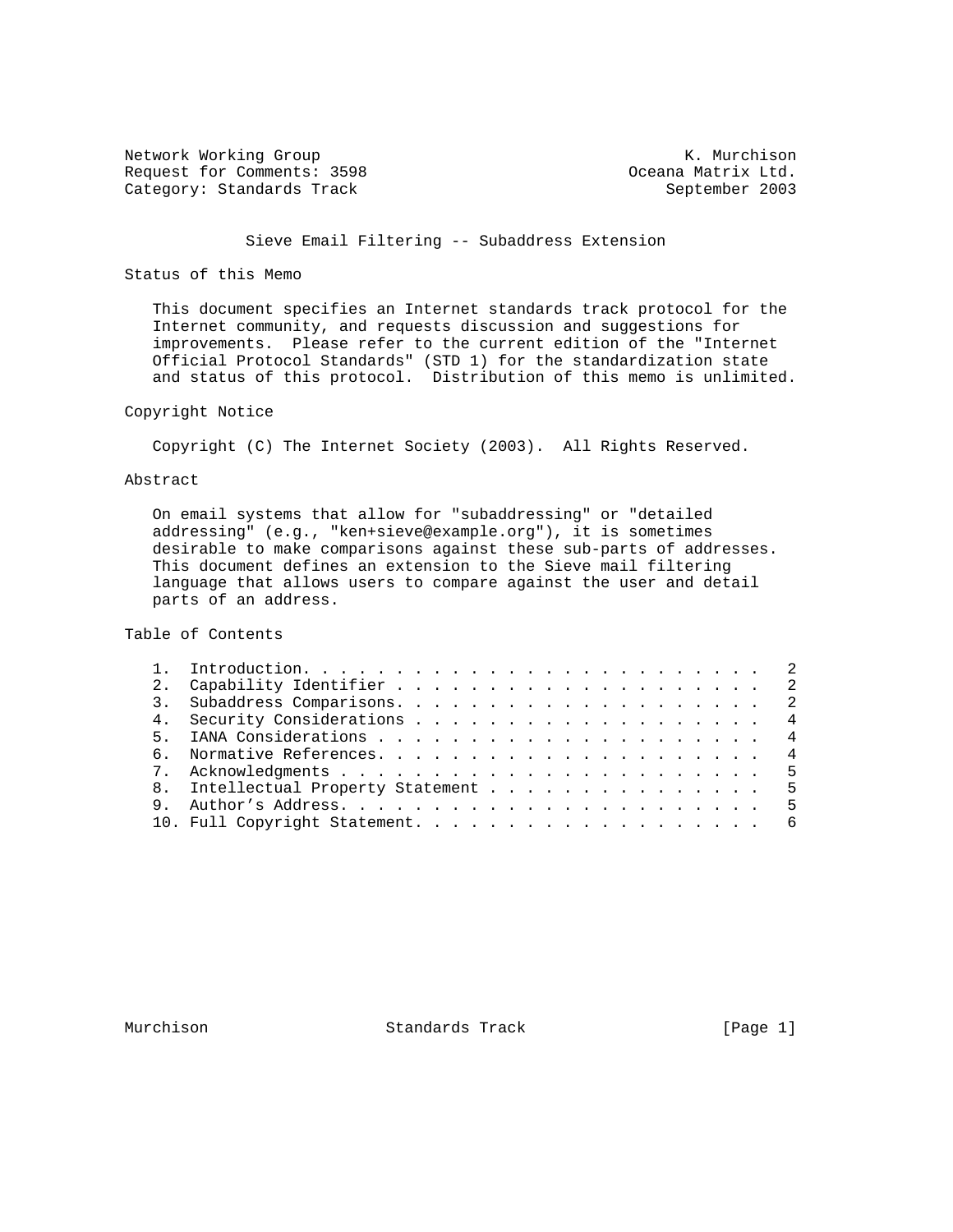1. Introduction

 Subaddressing is the practice of appending some "detail" information to the local-part of an [IMAIL] address to indicate that the message should be delivered to the mailbox specified by the "detail" information. The "detail" information is prefixed with a special "separator character" (typically "+") which forms the boundary between the "user" (original local-part) and the "detail" sub-parts of the address, much like the "@" character forms the boundary between the local-part and domain.

Typical uses of subaddressing might be:

- A message addressed to "ken+sieve@example.org" is delivered into a mailbox called "sieve" belonging to the user "ken".
- A message addressed to "5551212#123@example.org" is delivered to the voice mailbox number "123" at phone number "5551212".

 This document describes an extension to the Sieve language defined by [SIEVE] for comparing against the "user" and "detail" sub-parts of an address.

 Conventions for notations are as in [SIEVE] section 1.1, including use of [KEYWORDS].

2. Capability Identifier

 The capability string associated with the extension defined in this document is "subaddress".

3. Subaddress Comparisons

 Commands that act exclusively on addresses may take the optional tagged arguments ":user" and ":detail" to specify what sub-part of the local-part of the address will be acted upon.

 NOTE: In most cases, the envelope "to" address is the preferred address to examine for subaddress information when the desire is to sort messages based on how they were addressed so as to get to a specific recipient. The envelope address is, after all, the reason a given message is being processed by a given sieve script for a given user. This is particularly true when mailing lists, aliases, and "virtual domains" are involved since the envelope may be the only source of detail information for the specific recipient.

Murchison **Standards Track** [Page 2]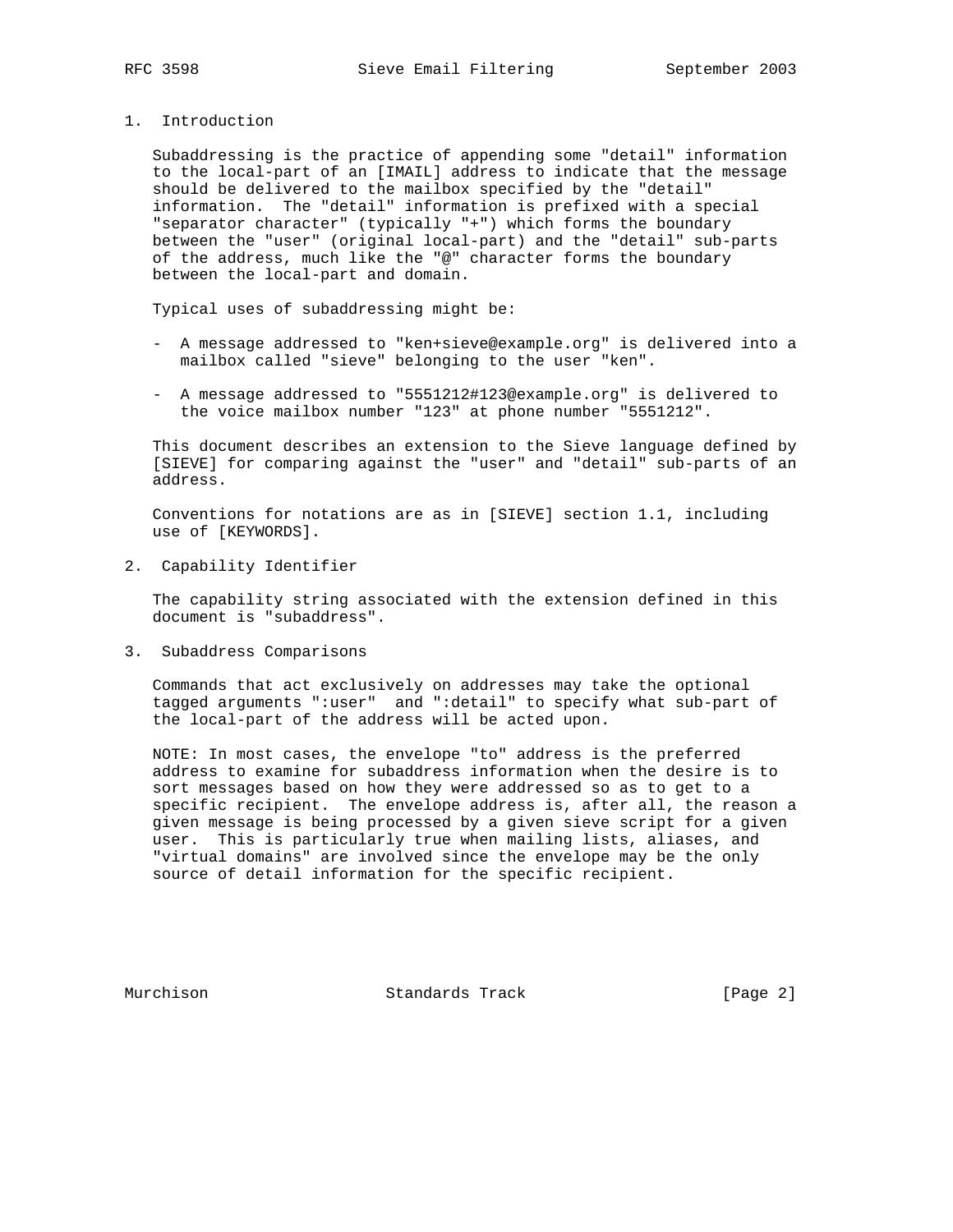The ":user" argument specifies that sub-part of the local-part which lies to the left of the separator character (e.g., "ken" in "ken+sieve@example.org"). If no separator character exists, then ":user" specifies the entire left-side of the address (equivalent to ":localpart").

 The ":detail" argument specifies that sub-part of the local-part which lies to the right of the separator character (e.g., "sieve" in "ken+sieve@example.org"). If no separator character exists, the test evaluates to false. If nothing lies to the right of the separator character, then ":detail" ":is" the null key (""). Otherwise, the ":detail" sub-part contains the null key.

 Implementations MUST make sure that the separator character matches that which is used and/or allowed by the encompassing mail system, otherwise unexpected results might occur. Implementations SHOULD allow the separator character to be configurable so that they may be used with a variety of mail systems. Note that the mechanisms used to define and/or query the separator character used by the mail system are outside the scope of this document.

 The ":user" and ":detail" address parts are subject to the same rules and restrictions as the standard address parts defined in [SIEVE]. For convenience, the "ADDRESS-PART" syntax element defined in [SIEVE] is augmented here as follows:

ADDRESS-PART =/ ":user" / ":detail"

 A diagram showing the ADDRESS-PARTs of a email address utilizing a separator character of '+' is shown below:

```
 :user "+" :detail "@" :domain
'-----------------'
   :local-part
```
Example:

 require "subaddress"; # File mailing list messages (subscribed as "ken+mta-filters"). if envelope :detail "to" "mta-filters" { fileinto "inbox.ietf-mta-filters"; } # If a message is not to me (ignoring +detail), junk it. if not allof (address :user ["to", "cc", "bcc"] "ken", address :domain ["to", "cc", "bcc"] "example.org") { discard;

Murchison **Standards Track** [Page 3]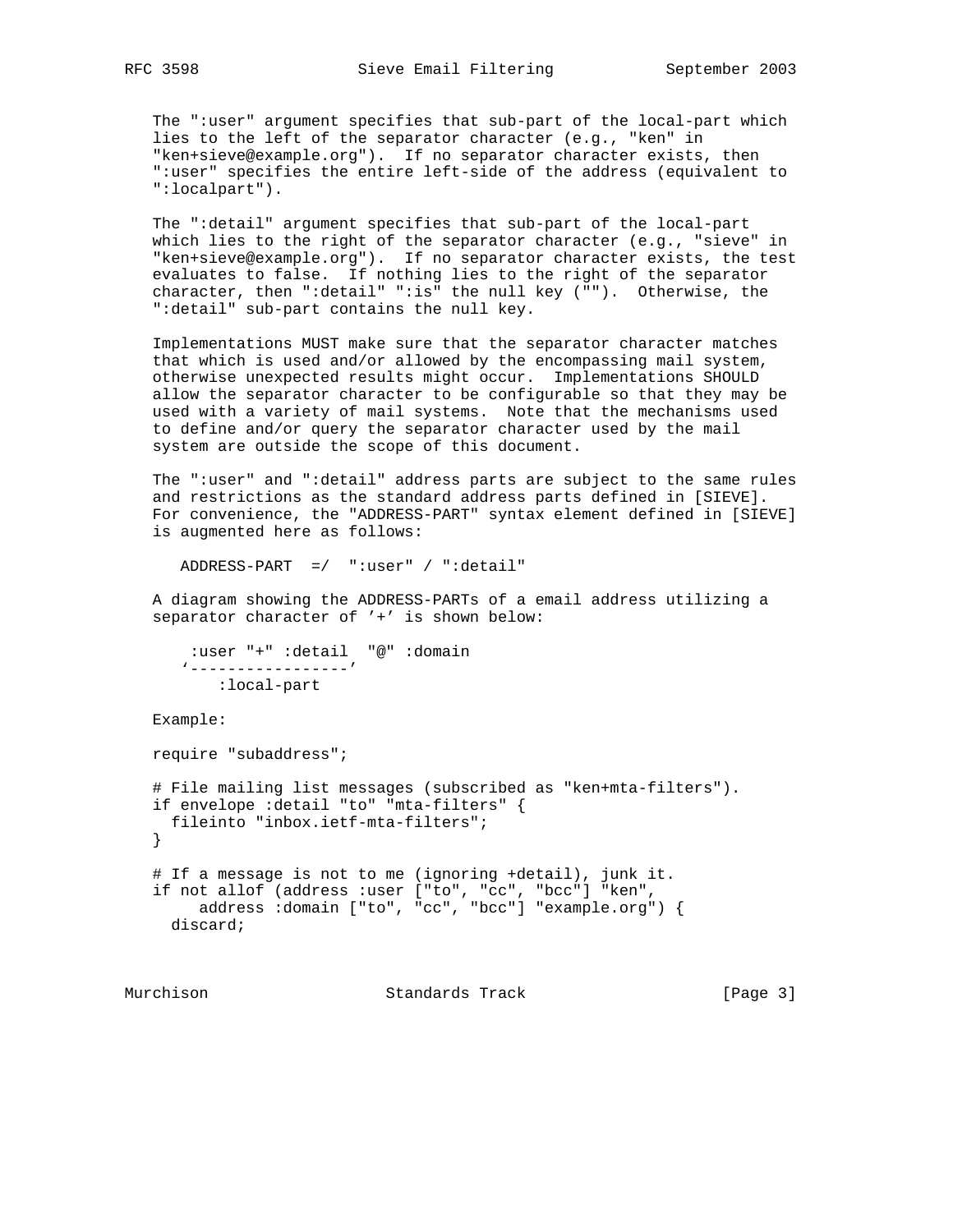```
 }
# Redirect all mail sent to +foo.
if envelope :detail ["to", "cc", "bcc"] "foo" {
 redirect "ken@example.edu";
}
```
4. Security Considerations

 Security considerations are discussed in [SIEVE]. It is believed that this extension does not introduce any additional security concerns.

5. IANA Considerations

 The following template specifies the IANA registration of the Sieve extension specified in this document:

 To: iana@iana.org Subject: Registration of new Sieve extension

 Capability name: subaddress Capability keyword: subaddress Capability arguments: N/A Standards Track/RFC 3598 Person and email address to contact for further information:

 Kenneth Murchison ken@oceana.com

 This information has been added to the list of sieve extensions given on http://www.iana.org/assignments/sieve-extensions.

- 6. Normative References
	- [IMAIL] Resnick, P., Ed., "Internet Message Format", RFC 2822, April 2001.
	- [KEYWORDS] Bradner, S., "Key words for use in RFCs to Indicate Requirement Levels", BCP 14, RFC 2119, March 1997.
	- [SIEVE] Showalter, T., "Sieve: A Mail Filtering Language", RFC 3028, January 2001.

Murchison **Standards Track** [Page 4]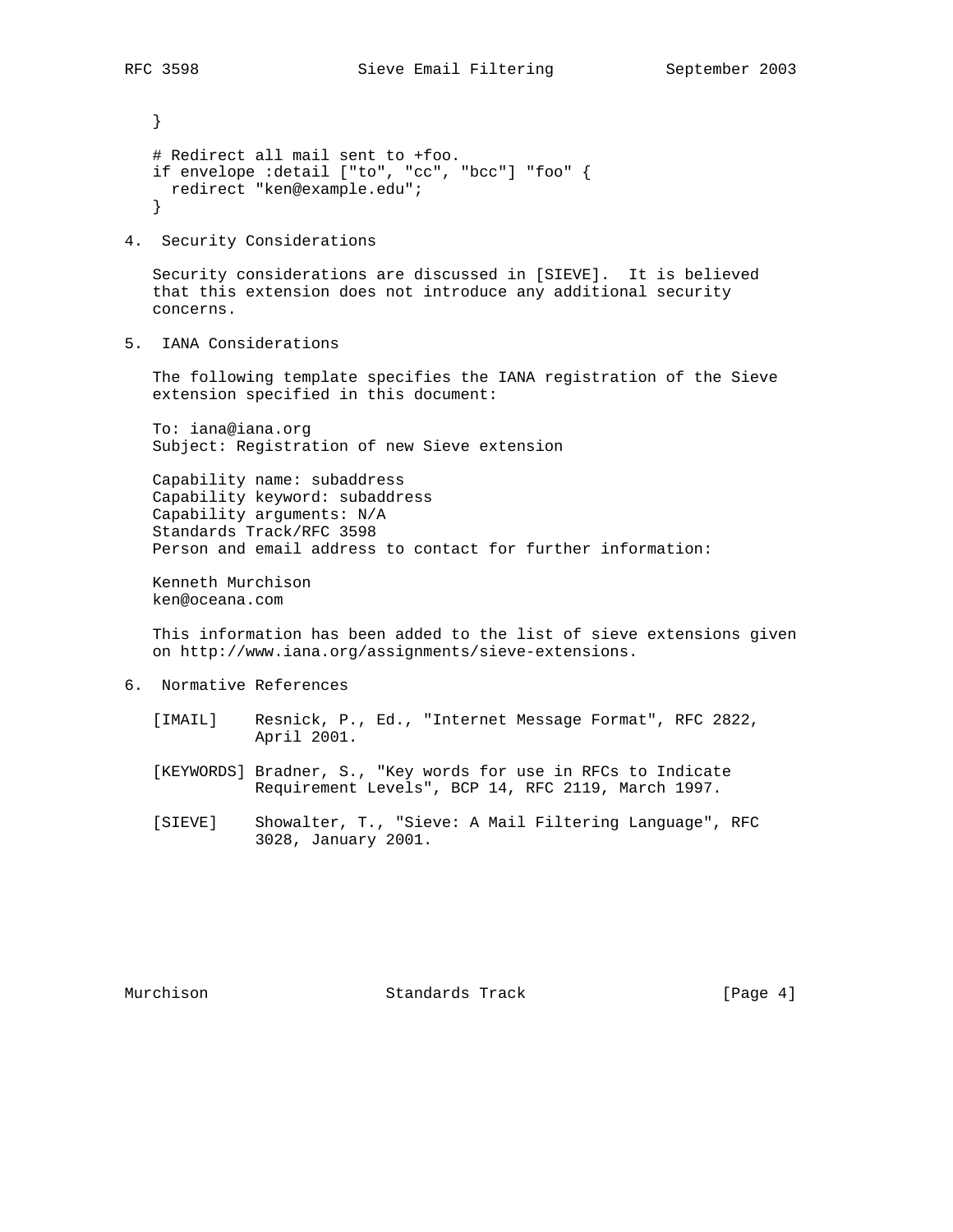### 7. Acknowledgments

 Thanks to Tim Showalter, Alexey Melnikov, Michael Salmon, Randall Gellens, Philip Guenther and Jutta Degener for their help with this document.

8. Intellectual Property Statement

 The IETF takes no position regarding the validity or scope of any intellectual property or other rights that might be claimed to pertain to the implementation or use of the technology described in this document or the extent to which any license under such rights might or might not be available; neither does it represent that it has made any effort to identify any such rights. Information on the IETF's procedures with respect to rights in standards-track and standards-related documentation can be found in BCP-11. Copies of claims of rights made available for publication and any assurances of licenses to be made available, or the result of an attempt made to obtain a general license or permission for the use of such proprietary rights by implementors or users of this specification can be obtained from the IETF Secretariat.

 The IETF invites any interested party to bring to its attention any copyrights, patents or patent applications, or other proprietary rights which may cover technology that may be required to practice this standard. Please address the information to the IETF Executive Director.

9. Author's Address

 Kenneth Murchison Oceana Matrix Ltd. 21 Princeton Place Orchard Park, NY 14127

EMail: ken@oceana.com

Murchison Standards Track [Page 5]